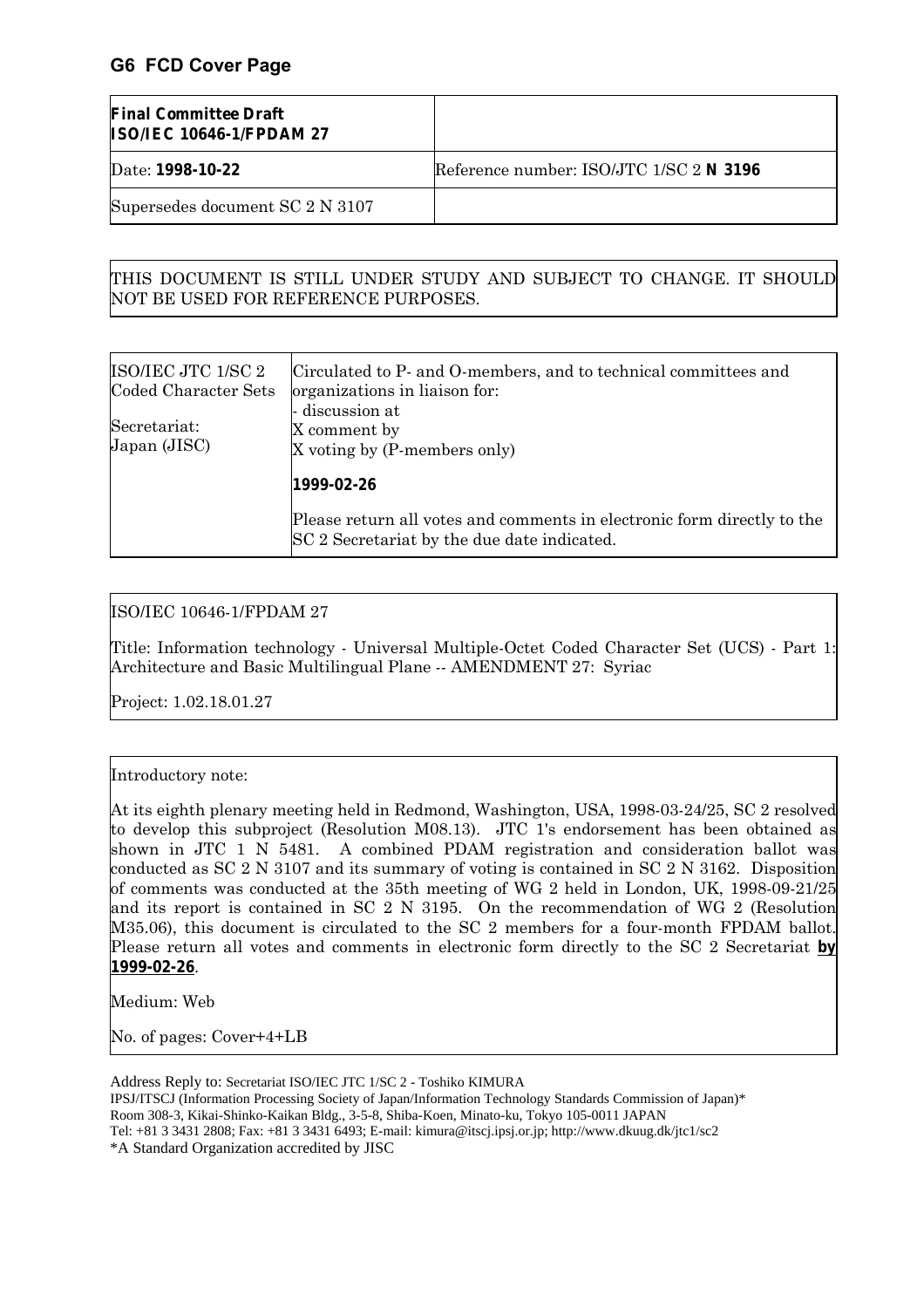## **Information technology — Universal Multiple-Octet Coded Character Set (UCS) —**

## **Part 1:**

# Architecture and Basic Multilingual Plane AMENDMENT 27: Syriac

## **Page 11, Clause 19**

In the list of Block names, after the entry ARABIC EXTENDED, insert a new entry as follows:

SYRIAC 0700-074F

#### **Page 15, Clause 25, Figure 4 (see Amendment 5)**

In Figure 4, in the cross-hatched row 07, insert a zone corresponding to 0700-074F containing the text:

## Syriac

centred on a white background.

## **Page 44. Table 15 - Row 06: ARABIC**

Insert the following graphic character symbols at the indicated positions in the table of character glyphs, replacing the existing entries which are indicated by a hatched fill.



#### **Page 45. Table 15 - Row 06: ARABIC**

Insert the following character name entries at the indicated positions in the table of character names, replacing the existing entries which read "(This position shall not be used)".

hex Name 0653 ARABIC MADDAH ABOVE 0654 ARABIC HAMZA ABOVE 0655 ARABIC HAMZA BELOW

## **After page 47**

Add the following new tables titled:

#### **Table 238 - Row 07: SYRIAC**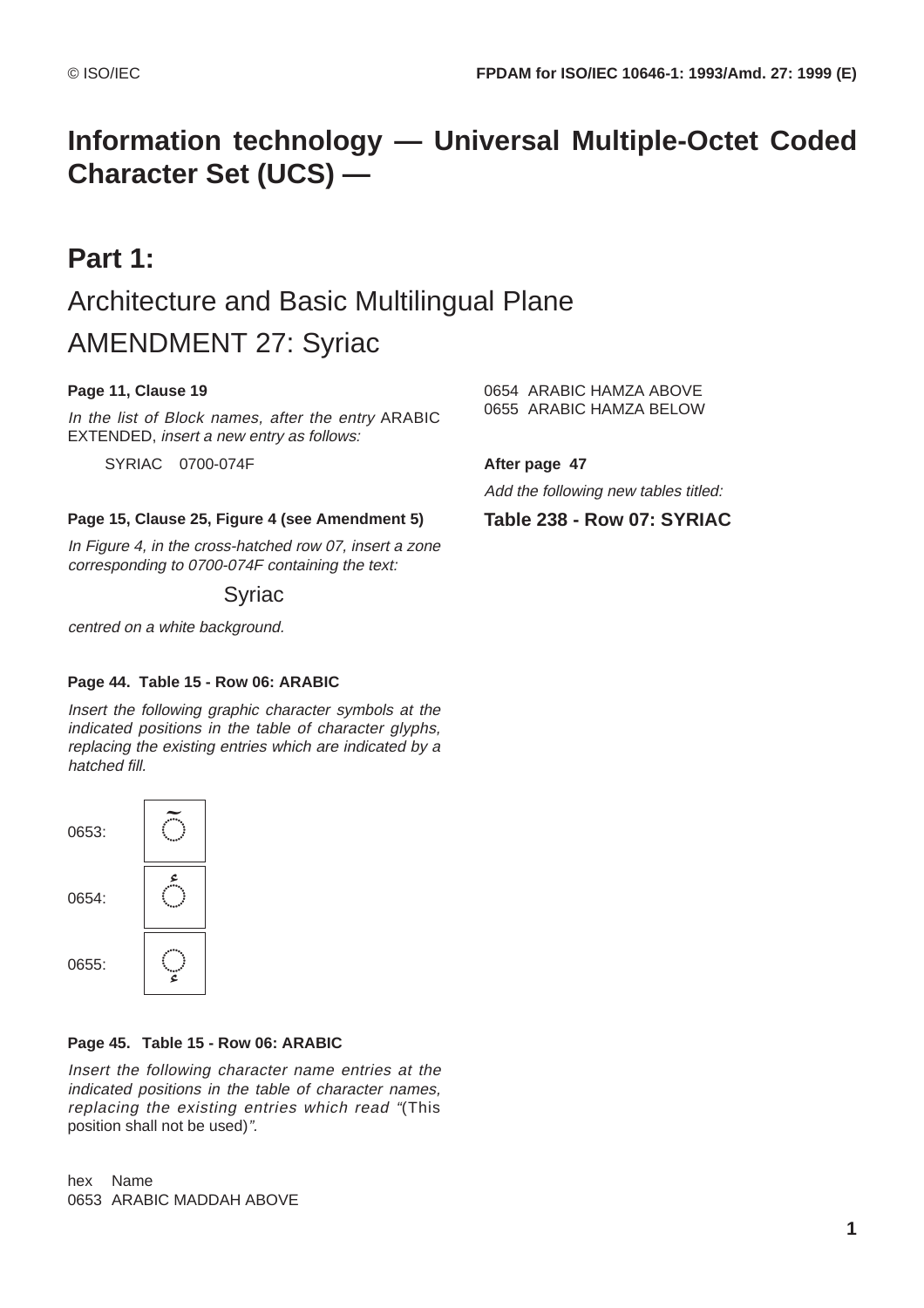|                  |               | 070  071  072  073 |                  |                      | 074                             |
|------------------|---------------|--------------------|------------------|----------------------|---------------------------------|
| $\boldsymbol{0}$ | 000           | 016                | 032              | 048                  | 064                             |
| 1                | 001           | 017                | 033              | $\frac{2}{4}$ 049    | 065                             |
| $\overline{2}$   | 002           | 018                | 034              | $rac{1}{\sqrt{10}}$  | 066                             |
| 3                | 003           | 019                | 035              | $\frac{1}{2}$<br>051 | 067                             |
| 4                | 004           | 020                | 036              | $rac{\delta}{0.52}$  | $rac{1}{068}$                   |
| 5                | 005           | 021                | 037              | 053                  | 069                             |
| 6                | 006           | 022                | 038              | $\Omega$<br>054      | $\frac{1}{070}$                 |
| $\overline{7}$   | 007           | <b>CD</b><br>023   | <u>୦</u><br>039  | $rac{C}{055}$        | 071                             |
| 8                | 008           | 024                | 040              | 056                  | $\frac{1}{072}$                 |
| 9                | 009           | 025                | 041              | 057                  | <b><i><b>HHL</b></i></b><br>073 |
| $\mathsf A$      | ᅭ<br>٠<br>010 | 026                | $\bullet$<br>042 | فممهو<br>058         | $\pm$<br>أسيأ<br>074            |
| B                | 011           | 027                | 043              | ᆂ<br>059             | 075                             |
| C                | 012           | 028                | 044              | $rac{1}{\sqrt{2}}$   | 076                             |
| D                | ╬<br>013      | 029                | 045              | 061                  | 077                             |
| Ε                | 014           | 030                | 046              | $\sum_{062}$         | 078                             |
| F                | SAM .<br>015  | 031                | 047              | 063                  | 079                             |

|  |  | TABLE 238 - Row 07: SYRIAC |
|--|--|----------------------------|
|  |  |                            |

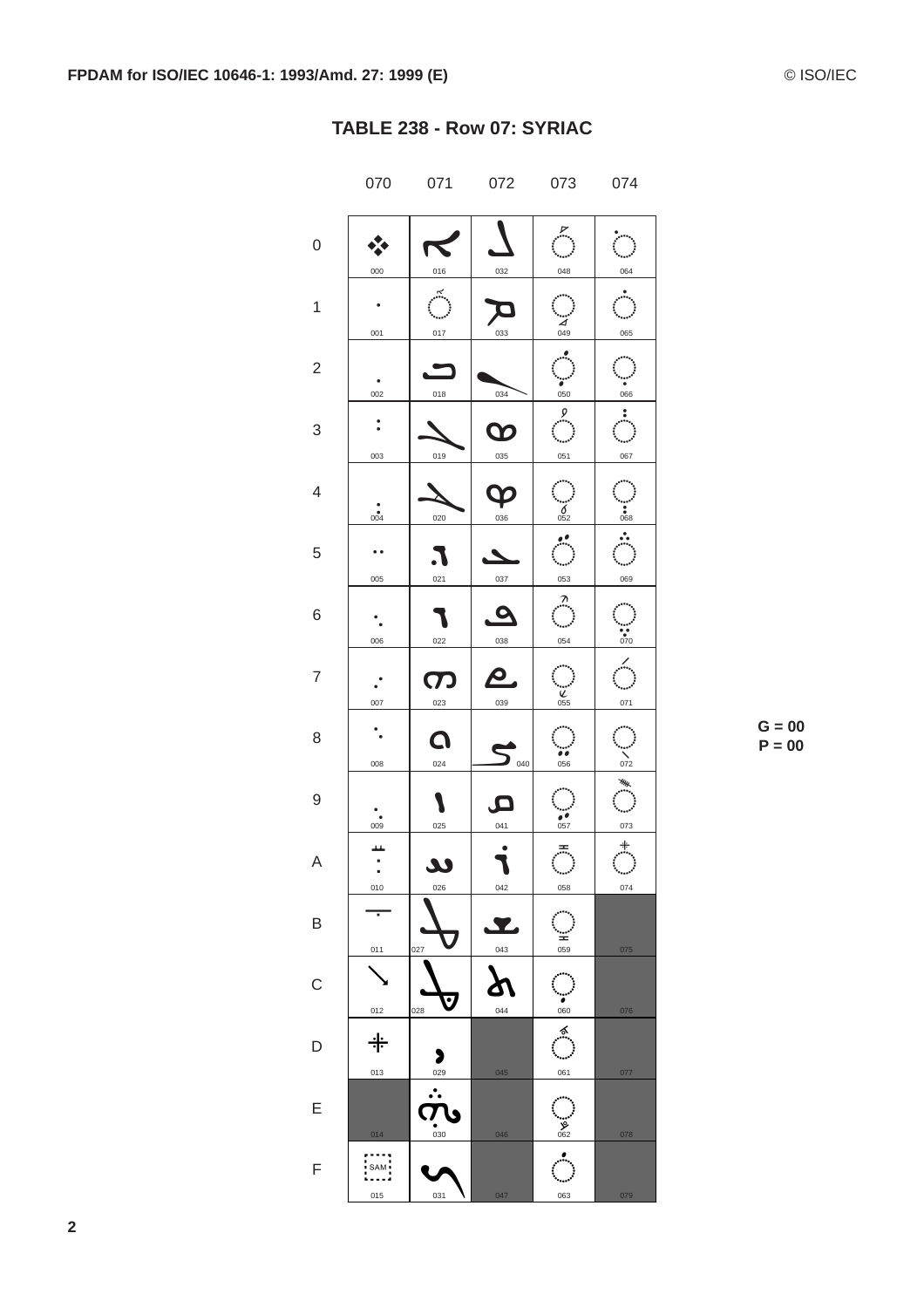## **TABLE 238 - Row 07: SYRIAC**

| dec                                                                                                                                                                                                                                                                                                                                                                                                                                                                                                                                                                          | hex                                                                                                                                                                                                                                                                                                                                                                                                                                                                                                      | Name                                                                                                                                                                                                                                                                                                                                                                                                                                                                                                                                                                                                                                                                                                                                                                                                                                                                                                                                                                                                                                                                                                                                                                                                                                                                                                                                                                                                                                                                                                                                                                                                                                                                                                                                                                                                                                                                                                                                                                                                                                                                                                                                                                                                                                     | dec      | hex | Name          |  |
|------------------------------------------------------------------------------------------------------------------------------------------------------------------------------------------------------------------------------------------------------------------------------------------------------------------------------------------------------------------------------------------------------------------------------------------------------------------------------------------------------------------------------------------------------------------------------|----------------------------------------------------------------------------------------------------------------------------------------------------------------------------------------------------------------------------------------------------------------------------------------------------------------------------------------------------------------------------------------------------------------------------------------------------------------------------------------------------------|------------------------------------------------------------------------------------------------------------------------------------------------------------------------------------------------------------------------------------------------------------------------------------------------------------------------------------------------------------------------------------------------------------------------------------------------------------------------------------------------------------------------------------------------------------------------------------------------------------------------------------------------------------------------------------------------------------------------------------------------------------------------------------------------------------------------------------------------------------------------------------------------------------------------------------------------------------------------------------------------------------------------------------------------------------------------------------------------------------------------------------------------------------------------------------------------------------------------------------------------------------------------------------------------------------------------------------------------------------------------------------------------------------------------------------------------------------------------------------------------------------------------------------------------------------------------------------------------------------------------------------------------------------------------------------------------------------------------------------------------------------------------------------------------------------------------------------------------------------------------------------------------------------------------------------------------------------------------------------------------------------------------------------------------------------------------------------------------------------------------------------------------------------------------------------------------------------------------------------------|----------|-----|---------------|--|
| 000<br>001<br>002<br>003<br>004<br>005<br>006<br>007<br>008<br>009<br>010<br>011<br>012<br>013<br>014<br>015<br>016<br>017<br>018<br>019<br>020<br>021<br>022<br>023<br>024<br>025<br>026<br>027<br>028<br>029<br>030<br>031<br>032<br>033<br>034<br>035<br>036<br>037<br>038<br>039<br>040<br>041<br>042<br>043<br>044<br>045<br>046<br>047<br>048<br>049<br>050<br>051<br>052<br>053<br>054<br>055<br>056<br>057<br>058<br>059<br>060<br>061<br>062<br>063<br>064<br>065<br>066<br>067<br>068<br>069<br>070<br>071<br>072<br>073<br>074<br>075<br>076<br>077<br>078<br>079 | 00<br>01<br>02<br>03<br>04<br>05<br>06<br>07<br>08<br>09<br>0A<br>0 <sub>B</sub><br>0C<br>0D<br>0E<br>0F<br>10<br>11<br>12<br>13<br>14<br>15<br>16<br>17<br>18<br>19<br>1A<br>1B<br>1C<br>1D<br>1E<br>1F<br>20<br>21<br>22<br>23<br>24<br>25<br>26<br>27<br>28<br>29<br>2A<br>2B<br>2C<br>2D<br>2E<br>2F<br>30<br>31<br>32<br>33<br>34<br>35<br>36<br>37<br>38<br>39<br>3A<br>3B<br>3C<br>3D<br>3E<br>3F<br>40<br>41<br>42<br>43<br>44<br>45<br>46<br>47<br>48<br>49<br>4A<br>4B<br>4C<br>4D<br>4E<br>4F | SYRIAC END OF PARAGRAPH<br>SYRIAC SUPRALINEAR FULL STOP<br>SYRIAC SUBLINEAR FULL STOP<br>SYRIAC SUPRALINEAR COLON<br>SYRIAC SUBLINEAR COLON<br>SYRIAC HORIZONTAL COLON<br>SYRIAC COLON SKEWED LEFT<br>SYRIAC COLON SKEWED RIGHT<br>SYRIAC SUPRALINEAR COLON SKEWED LEFT<br>SYRIAC SUBLINEAR COLON SKEWED RIGHT<br>SYRIAC CONTRACTION<br>SYRIAC HARKLEAN OBELUS<br>SYRIAC HARKLEAN METOBELUS<br>SYRIAC HARKLEAN ASTERISCUS<br>(This position shall not be used)<br>SYRIAC ABBREVIATION MARK<br>SYRIAC LETTER ALAPH<br>SYRIAC LETTER SUPERSCRIPT ALAPH<br>SYRIAC LETTER BETH<br>SYRIAC LETTER GAMAL<br>SYRIAC LETTER GAMAL GARSHUNI<br>SYRIAC LETTER DALATH<br>SYRIAC LETTER DOTLESS DALATH RISH<br>SYRIAC LETTER HE<br>SYRIAC LETTER WAW<br>SYRIAC LETTER ZAIN<br>SYRIAC LETTER HETH<br>SYRIAC LETTER TETH<br>SYRIAC LETTER TETH GARSHUNI<br>SYRIAC LETTER YUDH<br>SYRIAC LETTER YUDH HE<br>SYRIAC LETTER KAPH<br>SYRIAC LETTER LAMADH<br>SYRIAC LETTER MIM<br>SYRIAC LETTER NUN<br>SYRIAC LETTER SEMKATH<br>SYRIAC LETTER FINAL SEMKATH<br>SYRIAC LETTER E<br>SYRIAC LETTER PE<br>SYRIAC LETTER REVERSED PE<br>SYRIAC LETTER SADHE<br>SYRIAC LETTER QAPH<br>SYRIAC LETTER RISH<br>SYRIAC LETTER SHIN<br>SYRIAC LETTER TAW<br>(This position shall not be used)<br>(This position shall not be used)<br>(This position shall not be used)<br>SYRIAC PTHAHA ABOVE<br>SYRIAC PTHAHA BELOW<br>SYRIAC PTHAHA DOTTED<br>SYRIAC ZQAPHA ABOVE<br>SYRIAC ZQAPHA BELOW<br>SYRIAC ZQAPHA DOTTED<br>SYRIAC RBASA ABOVE<br>SYRIAC RBASA BELOW<br>SYRIAC DOTTED ZLAMA HORIZONTAL<br>SYRIAC DOTTED ZLAMA ANGULAR<br>SYRIAC HBASA ABOVE<br>SYRIAC HBASA BELOW<br>SYRIAC HBASA-ESASA DOTTED<br>SYRIAC ESASA ABOVE<br>SYRIAC ESASA BELOW<br><b>SYRIAC RWAHA</b><br>SYRIAC FEMININE DOT<br>SYRIAC QUSHSHAYA<br>SYRIAC RUKKAKHA<br>SYRIAC TWO VERTICAL DOTS ABOVE<br>SYRIAC TWO VERTICAL DOTS BELOW<br>SYRIAC THREE DOTS ABOVE<br>SYRIAC THREE DOTS BELOW<br>SYRIAC OBLIQUE LINE ABOVE<br>SYRIAC OBLIQUE LINE BELOW<br><b>SYRIAC MUSIC</b><br><b>SYRIAC BARREKH</b><br>(This position shall not be used)<br>(This position shall not be used)<br>(This position shall not be used)<br>(This position shall not be used)<br>(This position shall not be used) |          |     |               |  |
|                                                                                                                                                                                                                                                                                                                                                                                                                                                                                                                                                                              | Group 00                                                                                                                                                                                                                                                                                                                                                                                                                                                                                                 |                                                                                                                                                                                                                                                                                                                                                                                                                                                                                                                                                                                                                                                                                                                                                                                                                                                                                                                                                                                                                                                                                                                                                                                                                                                                                                                                                                                                                                                                                                                                                                                                                                                                                                                                                                                                                                                                                                                                                                                                                                                                                                                                                                                                                                          | Plane 00 |     | <b>Row 07</b> |  |